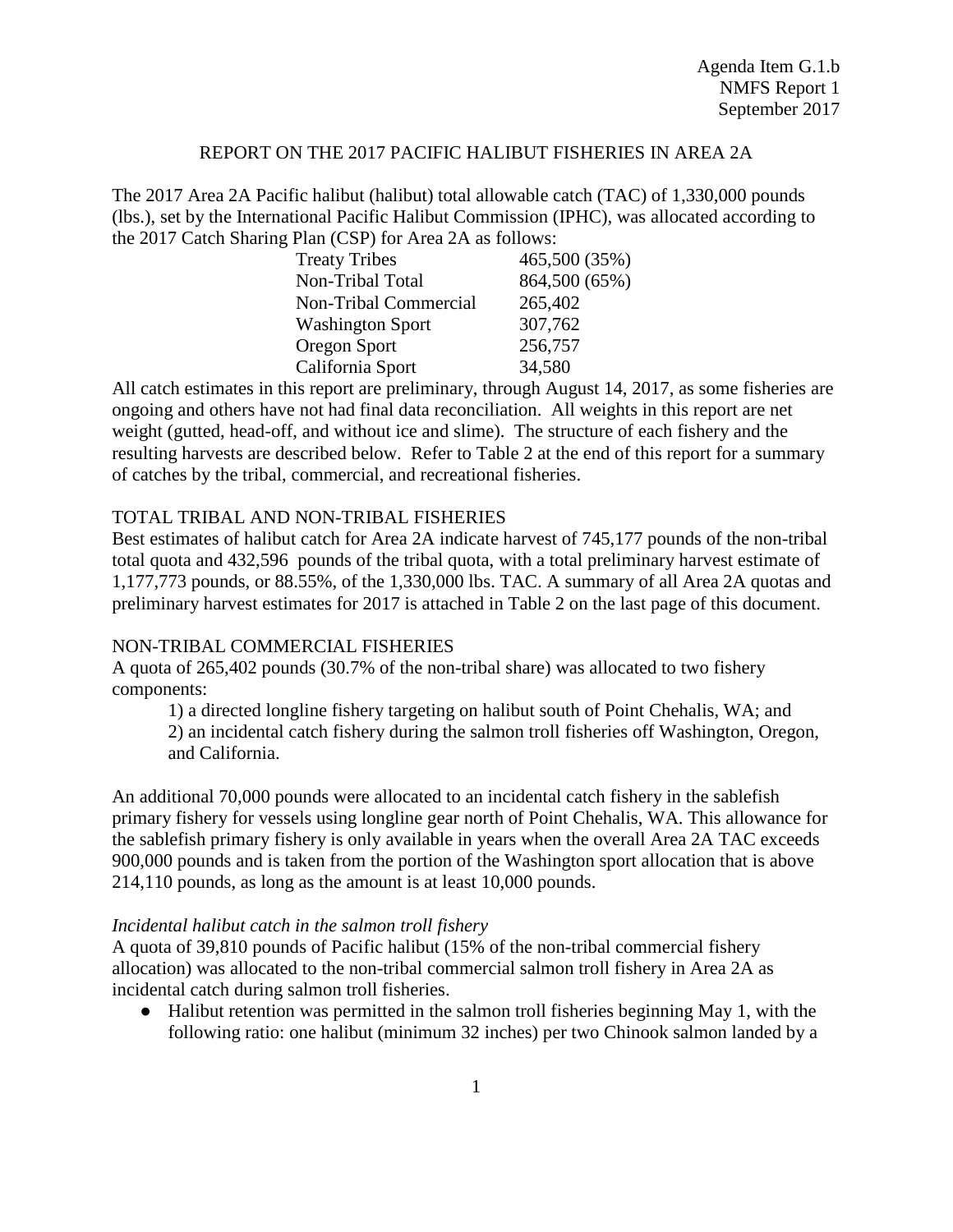salmon troller, except that one halibut could be landed without meeting the ratio requirement, and no more than 35 halibut could be landed per trip.

- On July 1, the ratio changed to one halibut per four Chinook, except that one halibut could be landed without meeting the ratio requirement, and no more than 10 halibut could be landed per trip.
- Through August 14, the fishery is estimated to have taken 39,054 pounds.

Fishing with salmon troll gear is prohibited within the Salmon Troll Yelloweye Rockfish Conservation Area (YRCA) off the northern Washington Coast. Additionally, the "C-shaped" North Coast Recreational YRCA off Washington is designated as an area to be avoided (a voluntary closure) by salmon trollers.

## *Directed fishery targeting halibut*

A quota of 225,591 pounds (85% of the non-tribal commercial fishery allocation) was allocated to the directed longline fishery targeting on halibut in southern Washington, Oregon, and California. The fishery was confined to the area south of Subarea 2A-1 (south of Point Chehalis, WA;  $46^{\circ}53.30'$  N. lat.). In addition, there are closed areas along the coast defined by depth contours. Between the U.S./Canada border and 40°10' N. lat. the western boundary is defined by a line approximating the 100 fm depth contour. The eastern boundary is defined as follows: Between the U.S./Canada border and 46°16' N. lat., the boundary is the shoreline. Between 46°16' N. lat. and 40°10' N. lat. the boundary is the 30 fm depth contour. One-day fishing periods of 10 hours in duration were scheduled every other week by the IPHC starting June 28, 2017. In 2017, the fishery was open for 3 fishing periods on June 28, July 12, and July 26. A 32 inch minimum size limit with the head on was in effect for all openings. Vessel landing limits per fishing period based on vessel length were imposed by IPHC during all openings as shown in the following table. Vessels choosing to operate in this fishery could not land halibut as incidental catch in the salmon troll fishery, nor operate in the recreational fishery.

| Vessel Class/Size (ft) |              | June 28 and July 12 | July 26 |  |  |
|------------------------|--------------|---------------------|---------|--|--|
| $0 - 25$               | A            | 860                 | 670     |  |  |
| $26 - 30$              | B            | 1,075               | 835     |  |  |
| $31 - 35$              | $\mathsf{C}$ | 1,715               | 1,335   |  |  |
| $36-40$                | D            | 4,735               | 3,680   |  |  |
| $41 - 45$              | E            | 5,090               | 3,960   |  |  |
| $46 - 50$              | F            | 6,095               | 4,740   |  |  |
| 51-55                  | G            | 6,800               | 5,290   |  |  |
| $56+$                  | h            | 10,225              | 7,955   |  |  |

*Table 1. 2017 fishing period limits (dressed weight, head-on with ice and slime, in pounds per vessel) by vessel size.* 

• The June 28 and July 12 directed commercial open periods resulted in a catch of approximately 160,261 pounds. IPHC announced closure of the directed fishery on August 4, 2017. Final catch amounts will be available in 2018.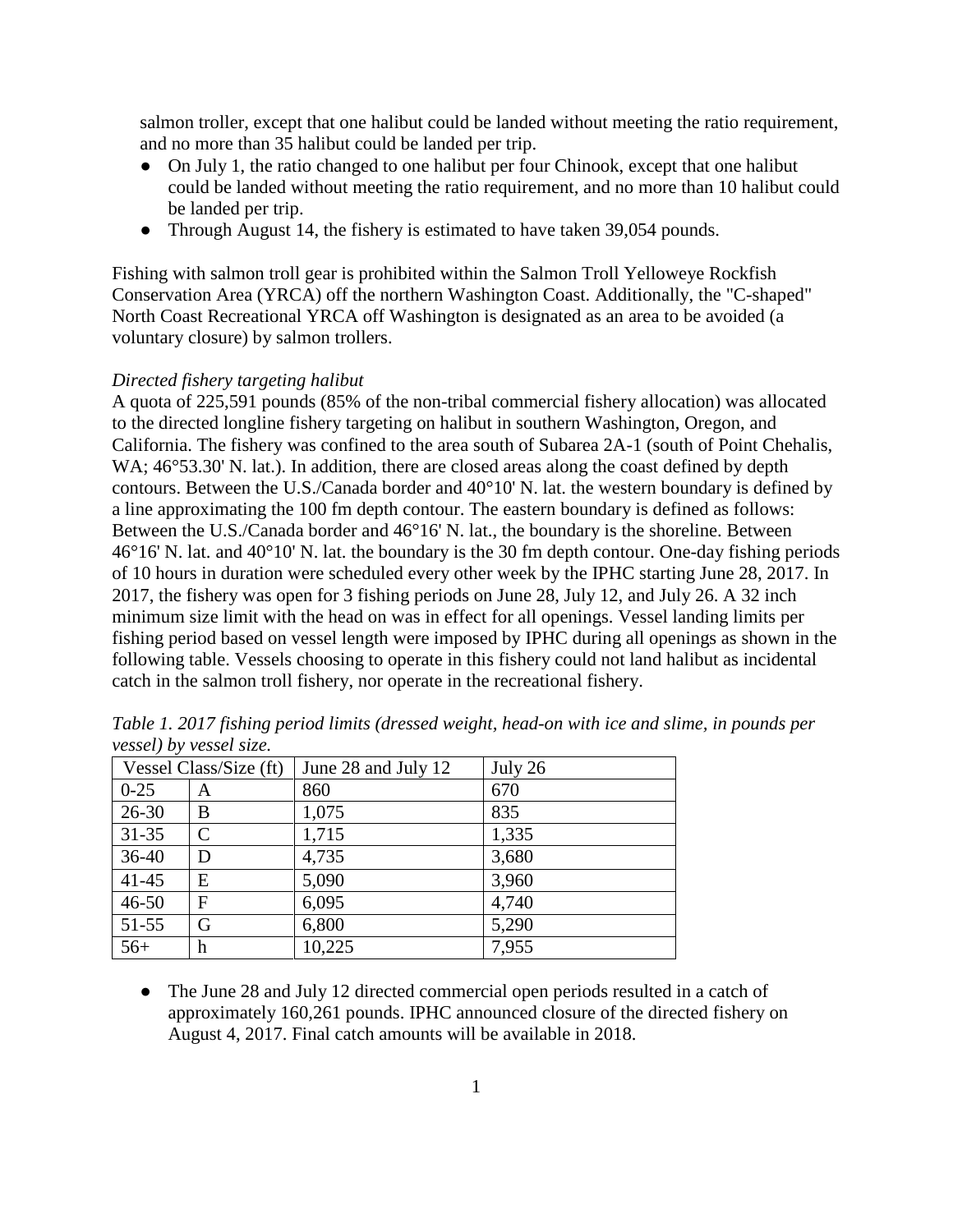*Incidental halibut catch in the sablefish primary longline fishery north of Point Chehalis, WA* A quota of 70,000 pounds was allocated to the primary sablefish fishery in Area 2A as incidental catch north of Point Chehalis, WA. This incidental fishery is only available to vessels with a groundfish limited entry permit endorsed for longline gear with a sablefish tier limit and with an IPHC license. Beginning April 1 the incidental landing limit was 110 pounds (dressed weight) of halibut per 1,000 pounds (dressed weight) of sablefish and up to 2 additional halibut in excess of the landing limit ratio. Effective May 11, the landing limit was changed to 140 pounds (64 kg) dressed weight of halibut for every 1,000 pounds (454 kg) dressed weight of sablefish landed and up to 2 additional halibut in excess of the 140 pounds per 1,000 pounds ratio per landing. The fishery was confined to an area seaward of a boundary line approximating the 100-fm depth contour. Fishing was also prohibited in the North Coast Commercial YRCA, an area off the northern Washington coast. In addition, the "C-shaped" North Coast Recreational YRCA off Washington is designated as an area to be avoided (a voluntary closure) by commercial longline sablefish fishermen.

• Through August 14, this fishery is projected to have landed 12,793 pounds.

## SPORT FISHERIES (NON-TRIBAL)

529,098 pounds were allocated between sport fisheries in Washington (35.6% of non-tribal share, minus 70,000 pounds allocated to the incidental catch in the sablefish primary fishery), Oregon (29.7% of the non-tribal share), and California (4.0% of the non-tribal share). The allocations were further subdivided as quotas among six geographic subareas as described below. Unless otherwise noted the daily bag limit in all subareas was one halibut of any size, per person, per day.

#### *Washington Inside Waters Subarea (Puget Sound and Strait of Juan de Fuca)*

This area was allocated 64,962 pounds (23.5% of the first 130,845 lbs allocated to the Washington sport fishery, and 32% of the Washington sport allocation between 130,845 and 224,110 pounds). The fishing season in Puget Sound was open May 4, 6, 11, 21, 25, and June 1, 4, 10, and 17.

• The estimated total catch in this area is 60,300 pounds.

#### *Northern Washington Coastal Waters Subarea (landings in Neah Bay and La Push)*

The coastal area off Cape Flattery to Queets River was allocated 115,599 pounds (62.2% of the first 130,845 pounds allocated to the Washington sport fishery, and 32% of the Washington sport allocation between 130,945 and 224,110 pounds). The fishery was open for nine days (May 4, 6, 11, 21, 25, June 1, 4, 10, and 17), and closed on June 17 without enough quota remaining to reopen the fishery. The "C-shaped" North Coast Recreational YRCA, southwest of Cape Flattery, was closed to sport halibut fishing.

• The estimated total catch for this area is 100,410 pounds, which is 15,189 pounds under the quota.

### *Washington South Coast Subarea (landings in Westport)*

The area from the Queets River to Leadbetter Point was allocated 50,307 pounds (12.3% of the first 130,845 pounds allocated to the Washington sport fishery and 32% of the Washington sport allocation between 130,845 and 224,110 pounds). This subarea operates with an all-depth fishery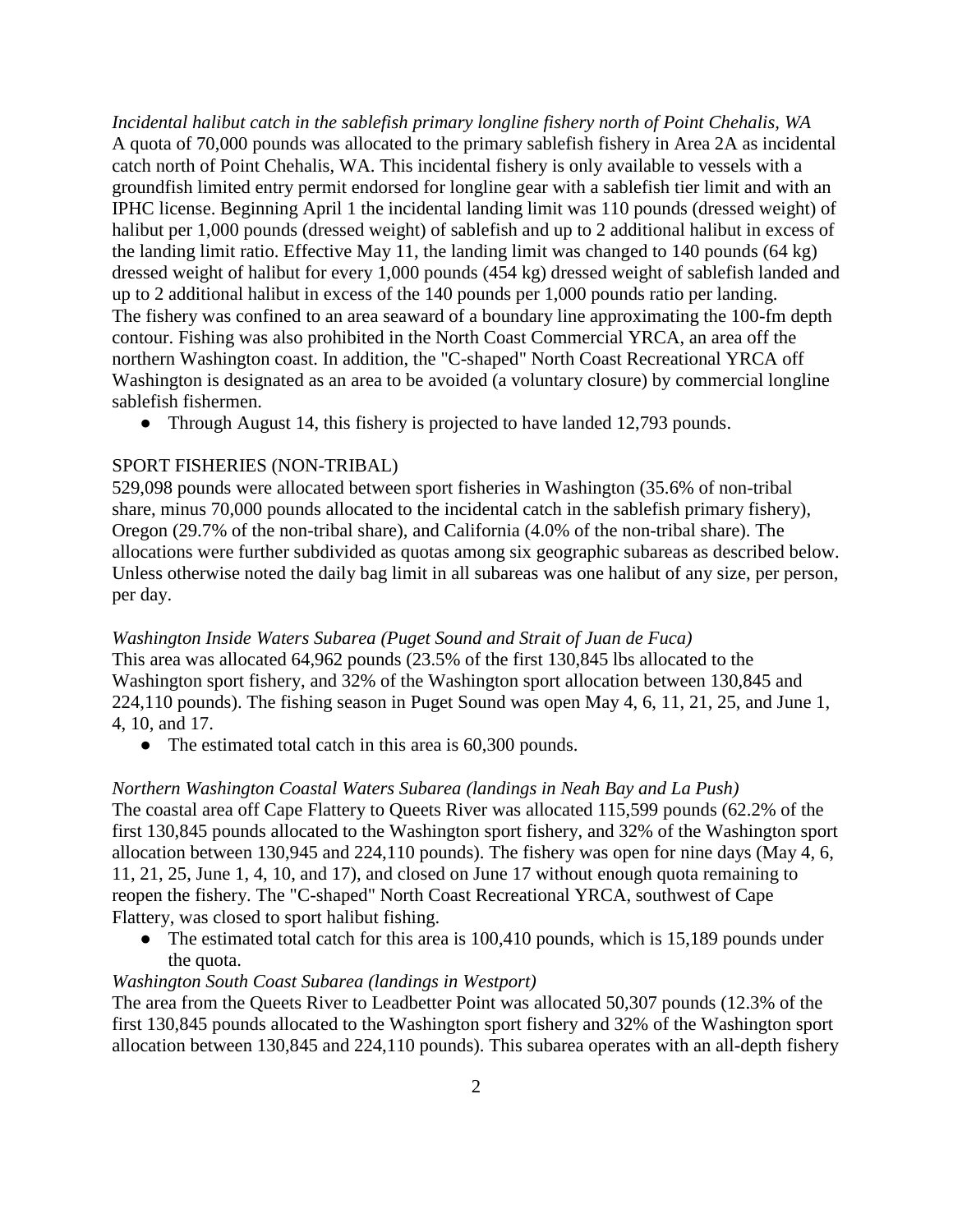and a nearshore fishery. The nearshore fishery occurred in waters between the Queets River and  $47^{\circ}25.00'$  N. lat. south to  $46^{\circ}58.00'$  N. lat., and east of  $124^{\circ}30.00'$  W. long. The south coast subarea quota was allocated as follows: 2,000 pounds to the nearshore fishery and the remaining 48,307 pounds to the primary fishery. The all-depth fishery was open five days on May 4, 6, 11, 21, and June 17. The nearshore fishery remained closed due to overages from the all-depth fishery.

• The all-depth fishery estimated catch is 61,061 pounds which is 12,754 pounds over the quota.

# *Columbia River Subarea (Leadbetter Point to Cape Falcon)*

This sport fishery subarea was allocated 12,799 pounds, consisting of 2.0% of the first 130,845 pounds allocated to the Washington sport fishery, and 4.0% of the Washington sport allocation between 130,845 and 224,110 pounds, and 2.3% of the Oregon sport allocation. The fishery operates with an all-depth and nearshore fishery. The nearshore fishery is allocated 500 pounds to accommodate incidental halibut retention during groundfish fishing when the all depth halibut fishery in this area is closed.

- The all-depth fishery was open May 4-7, 11-14, 18-21, and 25. It reopened on June 17 for one day. The nearshore fishery opened May 2.
- The all-depth fishery estimated catch is 13,830 pounds which is 1,531 pounds over the subarea quota.
- 1,011 pounds were transferred from the all-depth fishery when it closed May 25. There was enough quota to open all Washington fisheries, including the Columbia River alldepth, for an additional day on June 17. The nearshore fishery continued until closure June 23 with 316 out of 500 pounds remaining.

# *Oregon Central Coast Subarea (Cape Falcon to Humbug Mountain)*

This sport fishery subarea was allocated 240,812 pounds (93.79% of the Oregon sport allocation).

Three seasons occurred in this subarea:

- 1. a restricted depth nearshore (inside 40-fathom) fishery, open June 1-July 30, 7 days a week;
- 2. a fixed Spring season in all depths that was open on May 11-13, 18-20, June 1-3, 8-10, 15-17, June 29- July 1;
- 3. a Summer season in all depths that was open August 4-5, is scheduled to be open August 18-19, and may be opened September 1-2, 15-16, and September 29-30.

Harvest in this subarea in these seasons is summarized in the bullets below.

- The inside 40-fathom fishery has an estimated catch of 27,967 pounds, as of August 14, which is 1,200 pounds under the quota of 28,897.
- The Spring all-depth fishery resulted in an estimated catch of 145,635 pounds, which is 6,077 pounds under the spring allocation.
- Quota left from the Spring all-depth fishery (6,077 pounds) was transferred to the Summer all-depth fishery.
- The Summer all-depth fishery resulted in an estimated catch of 34,426 pounds, as of August 14, which is 31,854 lbs. under the revised allocation of 66,280 pounds.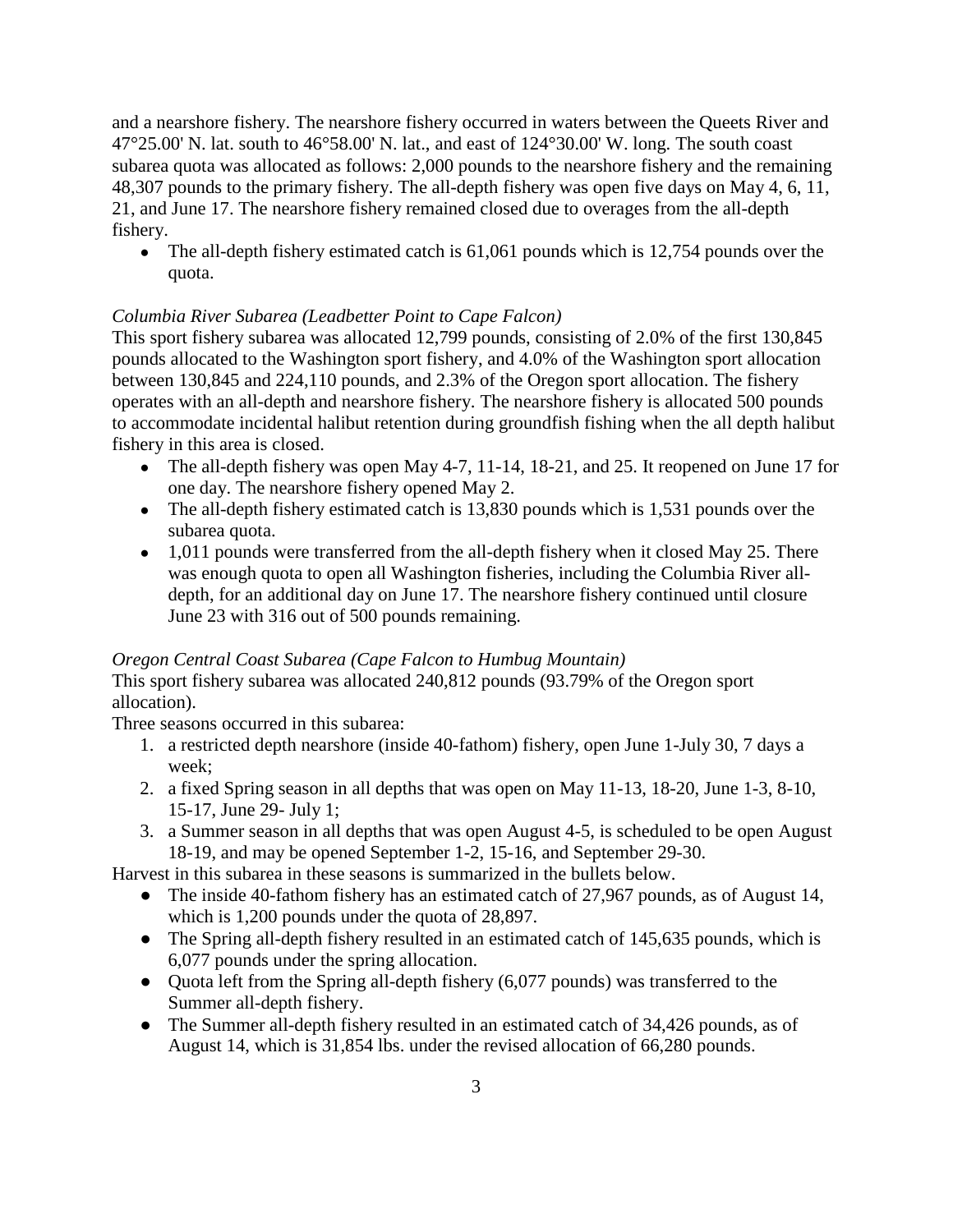# *Southern Oregon (Humbug Mountain to the OR/CA Border)*

This sport fishery was allocated 10,039 pounds (3.9% of the Oregon sport fishery allocation minus the Oregon contribution to the Columbia River subarea). This area has a pre-set season of 7 days per week from May 1 to October 31. As the fishery is ongoing, catch is still accruing.

• This fishery resulted in an estimated catch of 1,432 pounds, as of August 14, which is 8,607 pounds under the quota.

## *California (Off the California Coast)*

This sport fishery was allocated 34,580 pounds (4.0% of the non-tribal share). The fishery was open May 1- June 15, July 1- 15, August 1-15 and is scheduled to be open from September 1- October 31.

• This fishery resulted in an estimated catch of 18,378 pounds, as of August 14, which is 16,202 pounds under the quota of 34,580.

## TRIBAL FISHERIES

465,500 pounds (35% of the Area 2A TAC) was allocated to tribal fisheries. The tribes estimated that 29,600 pounds would be used for ceremonial and subsistence (C&S) fisheries and the remaining 435,900 pounds were allocated to the commercial fishery.

- The restricted fishery was open May 1-2 (35 hours), with a 500 pound/vessel/day limit. The restricted fishery landed 41,842 pounds in 173 landings.
- The late fishery was open May 19-20 and 22-23 (34 hr.) with a 2,500 pound/vessel/day limit, and June 18-19 and July 21-22 (34 hrs.) with a 1,000 pound/vessel/day limit. Therefore the total landings for all tribal fisheries is 432,596 pounds, which is 3,304 pounds under the tribal commercial allocation. The C&S fishery will continue through December 31 and tribal estimates of catch will be reported by the tribes in January 2017.